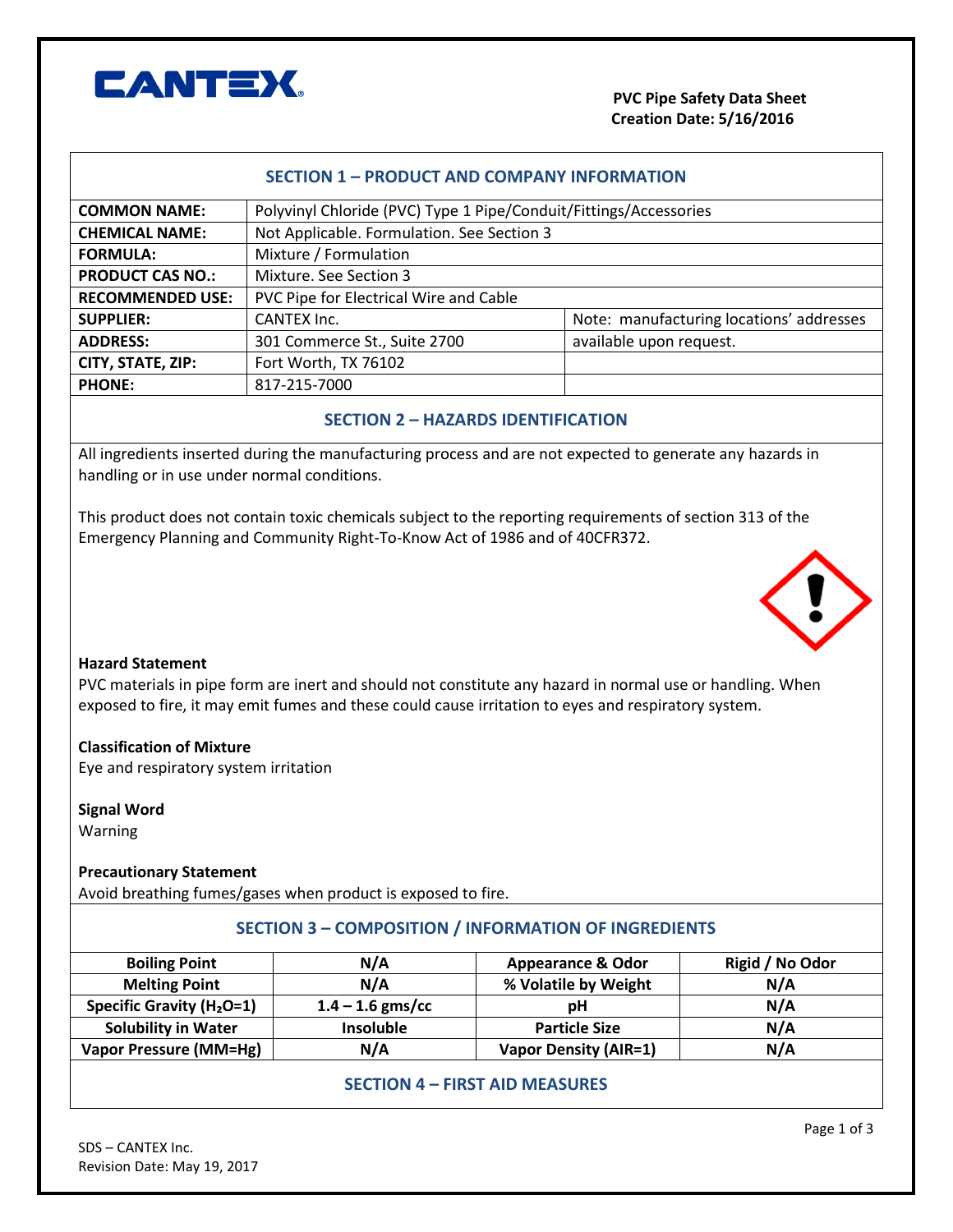

## **PVC Pipe Safety Data Sheet Creation Date: 5/16/2016**

If irritation of eyes, skin, or respiratory system persists, remove the affected individual from the incident area. Provide protection prior re-entry.

| <b>SECTION 5 – FIRE FIGHTING MEASURES</b> |  |
|-------------------------------------------|--|
|-------------------------------------------|--|

| <b>Flash Point</b>                                                                                             | Not applicable to solid products                                                                                                                 |  |  |  |
|----------------------------------------------------------------------------------------------------------------|--------------------------------------------------------------------------------------------------------------------------------------------------|--|--|--|
| <b>Ignition Temperature</b>                                                                                    | Above 734°F (390°C)                                                                                                                              |  |  |  |
| <b>Flammable Limits in</b>                                                                                     | Lower: N/A<br>Upper: N/A                                                                                                                         |  |  |  |
| Air (% by volume)                                                                                              |                                                                                                                                                  |  |  |  |
| <b>Extinguishing Media</b>                                                                                     | Water, foam, and dry chemicals                                                                                                                   |  |  |  |
| <b>Special Fire Fighting</b>                                                                                   | PVC gives off thick smoke and toxic gasses and fumes such as carbon monoxide when                                                                |  |  |  |
| <b>Procedures</b>                                                                                              | burning. Firefighters must wear self-contained breathing apparatus.                                                                              |  |  |  |
| <b>Unusual Fire and</b>                                                                                        | Combustion products are hazardous and toxic in nature. Thick smoke may obscure                                                                   |  |  |  |
| <b>Explosion Hazards</b>                                                                                       | vision. PVC pipe and conduit will not burn unless supported by other combustible                                                                 |  |  |  |
|                                                                                                                | material.                                                                                                                                        |  |  |  |
| <b>SECTION 6 - ACCIDENTAL RELEASE MEASURES</b>                                                                 |                                                                                                                                                  |  |  |  |
| <b>Threshold Limit Value</b>                                                                                   | None established                                                                                                                                 |  |  |  |
|                                                                                                                | Under most circumstances, exposure to PVC pipe materials poses no significant risk to                                                            |  |  |  |
| <b>Efforts of</b>                                                                                              | health. During fire, toxic fumes such as carbon monoxide and other gasses are given off,                                                         |  |  |  |
| Overexposure                                                                                                   | which are injurious to all sensitive skin areas and the breathing function. Skin irritation                                                      |  |  |  |
|                                                                                                                | and coughing may result.                                                                                                                         |  |  |  |
| <b>SECTION 7 - HANDLNIG AND STORAGE</b>                                                                        |                                                                                                                                                  |  |  |  |
| <b>Environmental Precautions</b>                                                                               |                                                                                                                                                  |  |  |  |
| Steps to be taken in case<br>material is released or spilled                                                   | Not applicable to PVC in pipe form. In pelletized, machined shavings, or off-cut<br>form, sweep up and place in suitable container for disposal. |  |  |  |
| <b>SECTION 8 - EXPOSURE CONTROLS/PERSONAL PROTECTION</b>                                                       |                                                                                                                                                  |  |  |  |
| <b>Special Protection Information</b>                                                                          |                                                                                                                                                  |  |  |  |
| <b>Ventilation</b>                                                                                             | Mechanical (General) in areas of thermal processing.                                                                                             |  |  |  |
| Non-toxic nuisance dust mask may be advised in presence of heavy saw dusting.<br><b>Respiratory protection</b> |                                                                                                                                                  |  |  |  |
| <b>Protective Equipment</b><br>Gloves and eye protection in areas involving molten PVC.                        |                                                                                                                                                  |  |  |  |
| <b>SECTION 9 - PHYSICAL AND CHEMICAL PROPERTIES</b>                                                            |                                                                                                                                                  |  |  |  |
|                                                                                                                | The installation of PVC conduit it may require primers and solvent cements. The end user                                                         |  |  |  |
|                                                                                                                | must comply with all safety requirements recommended by the primer and solvent                                                                   |  |  |  |
| <b>Special Precautions</b>                                                                                     | coment manufacturers, Avoid continued or prolonged breathing fumes emitted by these                                                              |  |  |  |

|                  | <b>SECTION 10 - STABILITY AND REACTIVITY</b>                                                     |
|------------------|--------------------------------------------------------------------------------------------------|
| ial Precautions: | cement manufacturers. Avoid continued or prolonged breathing fumes emitted by these<br>products. |
|                  | <b>THE COMPT IN THE COLUMN THE COMPONER COOPERATION IS AN ART AND A LIGHT COOPERATION</b>        |

| <b>Stability</b>               | Stable                                             |  |
|--------------------------------|----------------------------------------------------|--|
| <b>Hazardous Decomposition</b> | Carbon Monoxide, Hydrogen Chloride, Carbon Dioxide |  |
| <b>Products</b>                |                                                    |  |
|                                |                                                    |  |